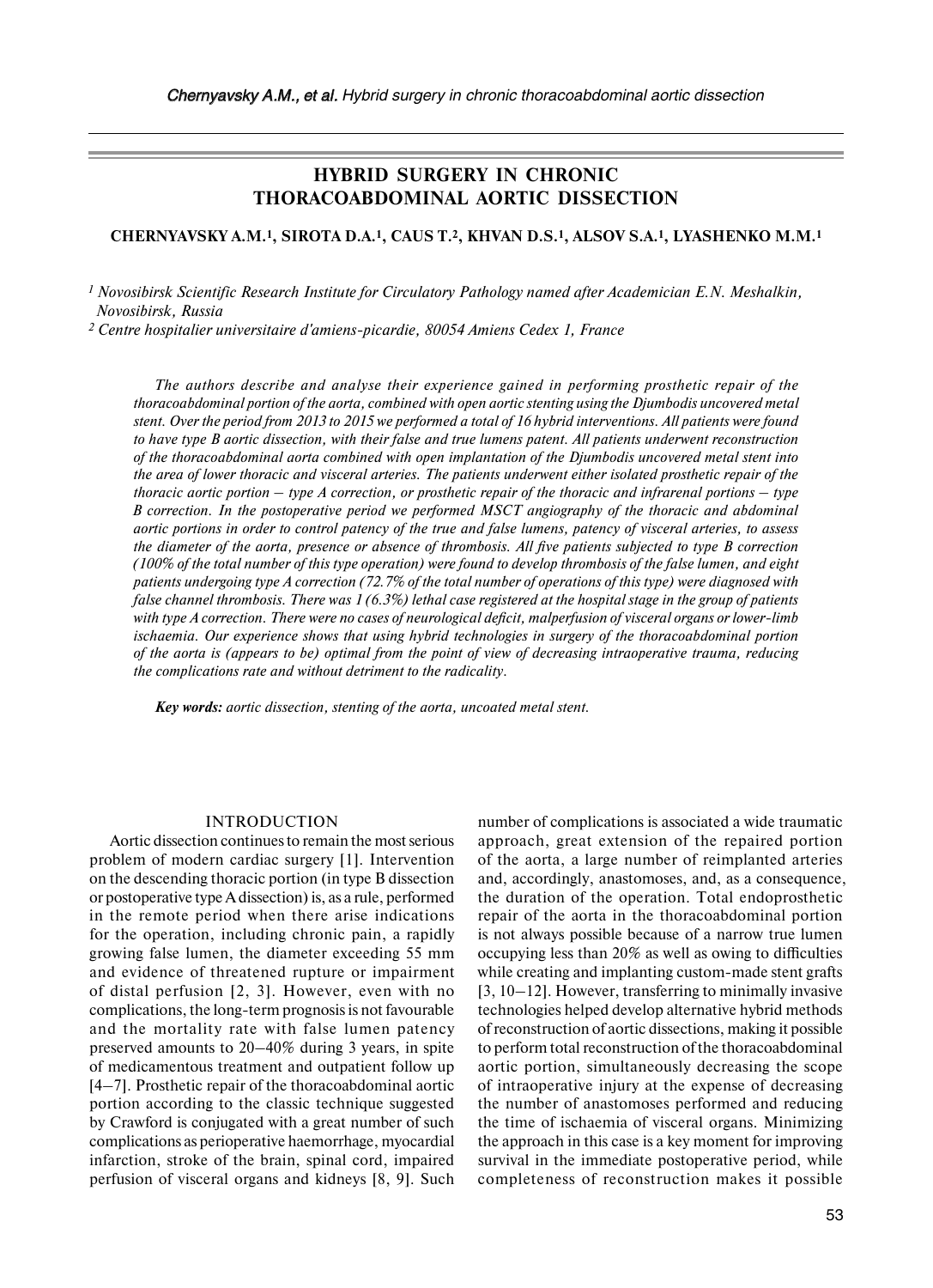to decrease the complication rate and frequency of relapses in the remote period [13]. Using hybrid technologies makes it possible to diminish surgical injury and decrease the complications rate in surgical management of aortic diseases [14].

# PATIENTS AND METHODS

From August 2013 to May 2015, a total of 16 hybrid interventions on the thoracoabdominal portion of the aorta using Djumbodis uncoated metal stents were performed. The main indication for the intervention was the presence of type B chronic dissection with dilatation of the aortic diameter in the thoracoabdominal portion exceeding 5.5 cm. Besides, indications for the operation were as follows: rapid growth of the aneurysm (more than 0.5 cm during 6 months), as well as clinical symptoms (pain, dysphagia, and breathlessness). All patients had their true and false lumens patent. The Borst's procedure had preliminarily been performed in 4 (25%) patients. Patients presenting with acute ischaemia of visceral organs and lower limbs were excluded from the study. Clinical characteristics of the patients are shown in Table 1.

In the preoperative period we evaluated the aortic diameter in the thoracic and abdominal portions, the ratio of the diameters of the true and false lumens, the level of intimal fenestration, also assessing the renal function. A surgical approach was made by means of thoracofrenolumbotomy along the 5th intercostal space. In order to provide the operation till 2014 we used a left-atrial – femoral bypass with connection according to the scheme: left atrium – femoral artery (LAFB), however later on, after 2014, we transferred to a more contemporary scheme of support: artificial circulation (AC) with peripheral connection according to the scheme: femoral vein – femoral artery. Such scheme makes it possible, in difficulties of exposing the aortic arch, to perform hypothermic circulatory arrest for establishing an anastomosis between the aortic arch and the graft. Obligatorily in all operations we used single-lung ventilation and drainage of the cerebrospinal fluid. The function of the spinal cord during the operation was assessed by the method of evoked motor potentials.

| Table 1<br>Main clinical data of the examined groups<br>prior to operation |                          |
|----------------------------------------------------------------------------|--------------------------|
| Parameters                                                                 | Values                   |
| Age, years                                                                 | 51(44; 61)               |
| Male patients (%)                                                          | 11 (69)                  |
| Diameter of the aorta in the thoracic portion<br>$(max.)$ , mm             | 63 (56; 75)*             |
| Diameter of the aorta in the abdominal portion<br>$(max.)$ , mm            | $28(26:33)$ <sup>*</sup> |
| Second stage after the Borst operation, n (%)                              | 4 (25)                   |
| Dissection of visceral arteries, n (%)                                     | $8(50)*$                 |
| * – by the findings of MSCT angiography.                                   |                          |

All patients underwent reconstruction of the thoracoabdominal portion of the aorta in combination with open implantation of the Djumbodis uncoated metal stent into the area of lower thoracic and visceral arteries. Directly the stage of stent implantation took place immediately after establishing an anastomosis between either the graft and aortic arch distal to the left subclavian artery or the graft and the "elephant trunk" in case of performing the second stage after the Borst operation. In case of using hypothermic circulatory arrest perfusion of the upper half of the body was renewed after a preliminarily formed lateral branch of the graft of the thoracic artery, and perfusion of the lower part of the body was discontinued at this moment. When using normothermic perfusion, after formation of the proximal anastomosis with the aortic arch, AC was stopped and perfusion of the upper half of the body was provided by own cardiac output. The stent was placed under either videoendoscopic or roentgenoscopic control (C-arch) into the true lumen of the aorta from the level Th10–Th11 and distally in conditions of no perfusion below the diaphragm. The true lumen was identified visually after dissecting the aorta above the diaphragm, in accordance with the CT-image ofthe dissection (Fig. 1).

Thereafter, depending on the aortic size in the abdominal portion, the operation was terminated by performing an anastomosis above the diaphragm – type A correction, or prosthetic repair of the thoracic portion was supplemented by prosthetic repair of the infrarenal portion – type B correction (Fig. 2). In the postoperative



Fig. 1. Stages of stent implantation. A – identification of the true lumen (indicated by an arrow), B – reinforcing the aorta according to the "double sandwich" technique, C – implantation of the Djumbodis stent.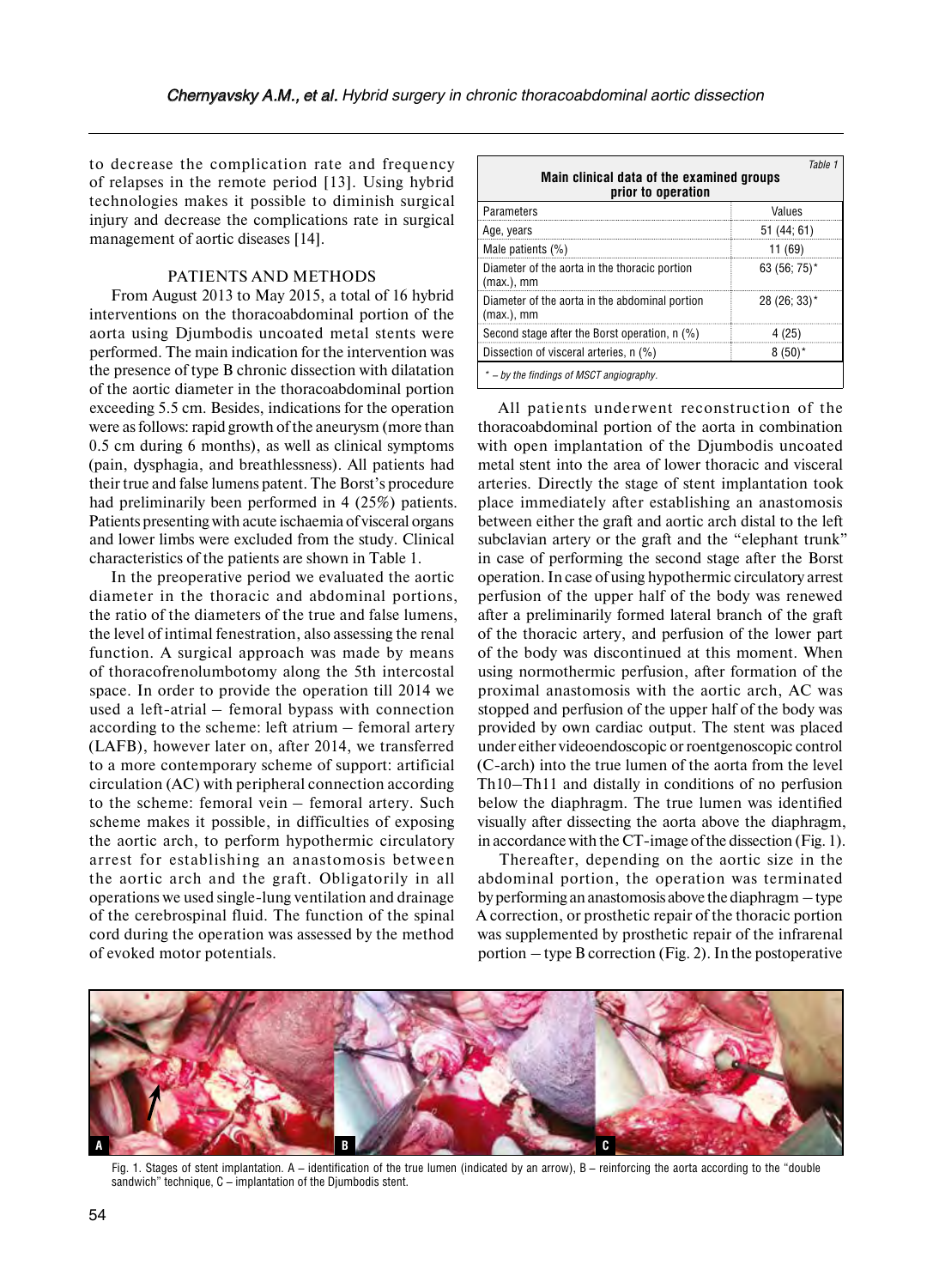| Table 2<br>Data of intra- and postoperative period                                                                                |                               |  |
|-----------------------------------------------------------------------------------------------------------------------------------|-------------------------------|--|
| Parameters                                                                                                                        | Values                        |  |
| Type A correction, n<br>Type B correction, n                                                                                      | 5                             |  |
| Volume of postoperative blood loss, ml                                                                                            | 456±120.9                     |  |
| Re-operations for achieving haemostasis, n (%)                                                                                    | 2(13)                         |  |
| Mean duration of stent implantation, min                                                                                          | $9.3 \pm 1.8$                 |  |
| Cases of malperfusion of visceral organs or lower limbs, %                                                                        | n                             |  |
| Duration of artificial pulmonary ventilation, hours                                                                               | 58 (37; 76)                   |  |
| Length of hospital stay, days                                                                                                     | 23 (16; 28)                   |  |
| Renal failure, hepatic insufficiency, % (n)                                                                                       | 6.3(1)                        |  |
| Neurological complications, % (n)                                                                                                 | n                             |  |
| In-hospital mortality rate, % (n)                                                                                                 | 6.3(1)                        |  |
| Thrombosis of the false lumen at the level of stent<br>deployment<br>$-$ type A correction, n (%)<br>$-$ type B correction, n (%) | 81 (13)<br>8 (72,7)<br>5 (100 |  |

period the patients received standard therapy: antibiotic therapy, antihypertensive, haemostatic therapy.

#### RESULTS

In the postoperative period prior to discharge from hospital all patients were subjected to MSCT angiography of the thoracic and abdominal portions of the aorta in order to control patency of the true and false lumens, patency of visceral arteries, to assess the aortic diameter, the presence or absence of thrombosis. In patients with type B correction, thrombosis of the false lumen was revealed in 5 cases (100% of the number of the performed operations of this type), in patients with type Acorrection, thrombosis of the false lumen was detected in 8 cases (72.7% of the number of the performed operations of this type).

The data of the postoperative period are shown in Table 2.

There was 1 (6.3%) case of death at the hospital stage occurring in the group of type A correction. Death was cased by a perioperative iatrogenic lesion of the left ventricle followed by the development of uncontrolled haemorrhage. No cases of either neurological deficit, malperfusion of visceral organs, or lower-extremity ischaemia were registered. There was one case of acute renal failure requiring the connection ofrenal replacement therapy in the postoperative period in a patient with baseline chronic renal insufficiency.

### DISCUSSION

Prosthetic repair of the thoracoabdominal portion of the aorta still remains an important yet insufficiently solved problem of cardiac surgery with high rates of both perioperative complications and mortality. Thus, according to the findings of Le Maire, Coselli, having analysed more than 800 cases concerning aneurysms ofthe thoracoabdominal portion ofthe aorta atspecialized



Fig. 2. A, B. Possible variants of prosthetic repair of the thoracoabdominal portion of the aorta (arrows indicate the zone of stent implantation). 1 – tubular Dacron graft, 2 – uncovered metal stent, 3 – bifurcation stent.

centres, the perioperative mortality rate is more than 8%, with the neurological complications rate amounting to 6.3% [8]. And in the centres with small experience in performing similar operation, according to the findings of Bavaria, the rate of spinal complications may reach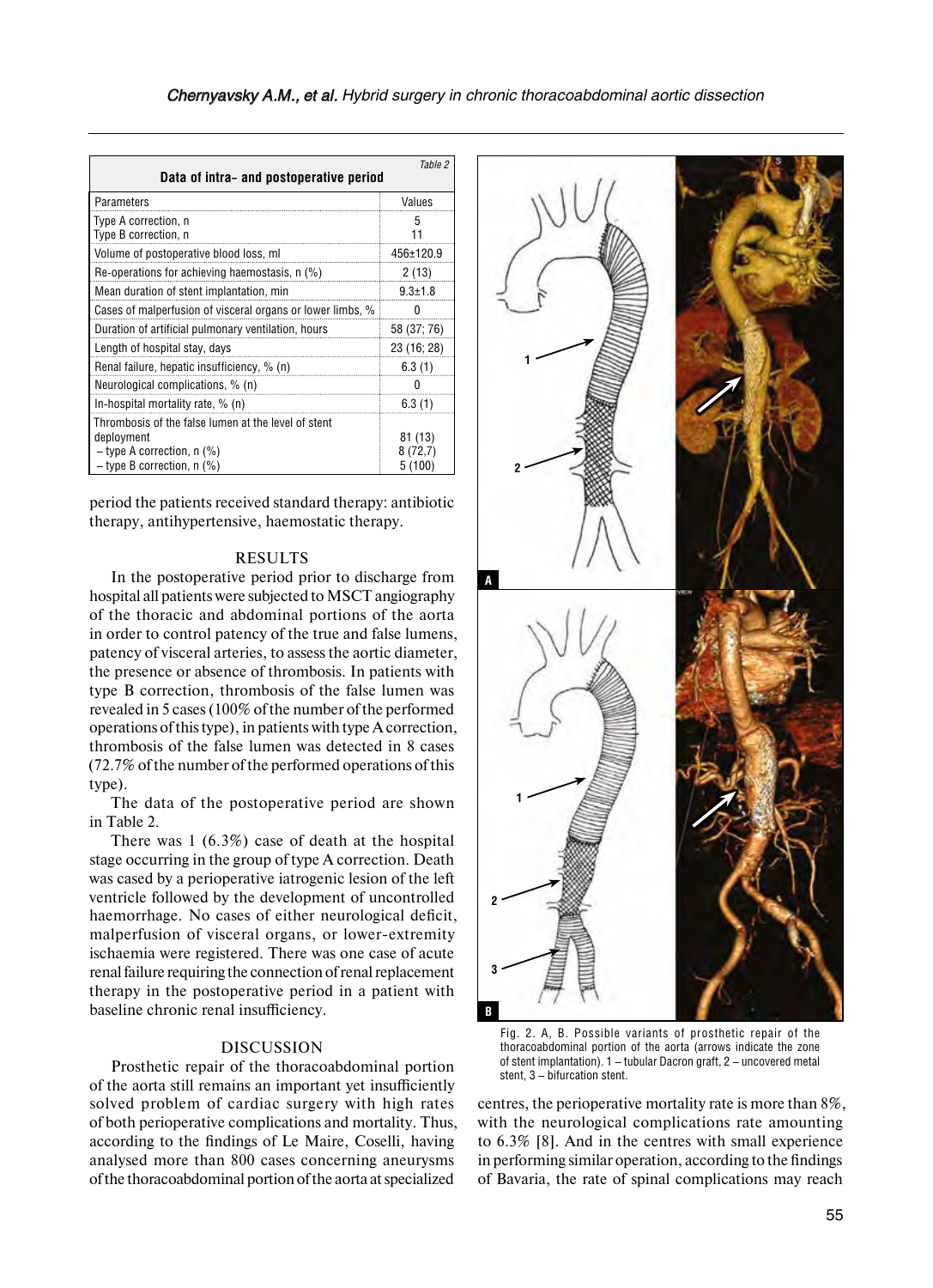23–25 % [15]. Such results compel surgeons to search for less invasive and traumatic techniques for appropriate management of the pathology involved. Hybrid prosthetic repair of the thoracoabdominal portion of the aorta is one of such methods. Simultaneous stenting of the abdominal portion of the aorta makes it possible to avoid reimplantation of visceral and spinal branches, and, consequently, to reduce the duration of visceral organs ischaemia, to decrease the number of anastomoses created. As shown by own experience, as well as by our colleagues' experience, in cases of dilatation of the supradiaphragmal portion alone, it is possible to perform thoracotomy without additional dissection of the diaphragm, which, unconditionally, decreases the traumatic nature of the intervention and diminishes the possibility of postoperative haemorrhage and respiratory complications, as well as diminishes the risk of renal insufficiency and multiple organ failure [16, 17]. The cause of making possible the use of this type of stents in the position of visceral branches and critical zone of spinal arteries during correction of thoracoabdominal aortic dissections is as follows: there has been gained sufficiently wide experience in using uncoated metal stents for correction of type A dissection with implantation of the stent into the aortic arch, having demonstrated that even in case of a chronic process and rigidity of the false lumen, re-direction of the main blood flow into the true lumen makes the flow to be laminar and creates conditions for formation of thrombi in the false lumen of the aorta [13, 14, 18]. At the same time, the size of the mesh of the uncoated metal stent of the aorta amounts to approximately 1 cm in the completely expanded state, which does not create obstacles to blood flow in large branches in the zone of implantation [18, 19]. Hence, currently, there are hybrid technologies which are optimal in treatment of distal aortic dissection from the point of view of diminishing intraoperative trauma, decreasing the number of perioperative complications, and without detriment to the radicality. Undoubtedly, more complete assessment of this type of intervention requires a larger sample size and evaluation of remote results.

#### ЛИТЕРАТУРА/REFERENCES

- 1. *Alsov S.A., Khvan D.S., Sirota D.A., et al.* Acute proximal aortic dissection with rupture tear of the ostium of the right coronary artery. Circulation Pathology and Cardiac Surgery. 2015; 19: 3: 114–117 [in Russian].
- 2. *Crawford E.S., DeNatale R.W.* Thoracoabdominal aortic aneurysm: observations regarding the natural course of the disease. J. Vasc. Surg. 1986; 3: 578–582.
- 3. *Grabenwoger M., Alfonso F., Bachet J., et al.* Thoracic Endovascular Aortic Repair (TEVAR) for the treatment of aortic diseases: a position statement from the European Association for Cardio-Thoracic Surgery (EACTS) and the European Society of Car-

diology (ESC), in collaboration with the European Association of Percutaneous Cardiovascular Interventions (EAPCI). Eur. Heart. J. Advance. 2012; May 4: 2–8.

- 4. *Tsai T.T., Fattori R., Trimarchi S., et al.* Long-term survival in patients presenting with type B acute aortic dissection: insights from the International Registry of Acute Aortic Dissection. Circulation. 2006; 114(21): 2226–2231.
- 5. *Bickerstaff L.K., Pairolero P.C., Hollier L.H., et al.*  Thoracic aortic aneurysms: a population-based study. Surgery. 1982; 92: 110.
- 6. *Tan M.E., Morshuis W.J., Dossche K.M., et al.* Longterm results after 27 years of surgical treatment of acute type aortic dissection. Ann. Thorac. Surg. 2005; 80: 523–529.
- 7. *Halstead J.C., Meier M., Etz C., et al.* The fate of the distal aorta after repair of acute type A aortic dissection. J. Thorac. Cardiovasc. Surg. 2007; 133: 127–135.
- 8. *LeMaire S.A., Price M.D., Green S.Y., et al.* Results of open thoracoabdominal aortic aneurysm repair. Ann. Cardiothorac. Surg. 2012; 1(3): 286–292.
- 9. *Schepens M.A., Heijmen R.H., Ranschaert W., et al.*  Thoracoabdominal aortic aneurysm repair: Results of conventional open surgery. Eur. J. Vasc. Endovasc. Surg. 2009; 37: 640–645.
- 10. *Svensson L.G., Kouchoukos N.T., Miller D.C., et al.* Expert consensus document on the treatment of descending thoracic aortic disease using endovascular stentgrafts. Ann. Thorac. Surgery. 2008; 85(1 Suppl): 1–41.
- 11. *Eggebrecht H., Nienaber C.A., Neuhauser M., et al.* Endovascular stent-graft placement in aortic dissection: a meta-analysis. J. Thorac. Cardiovasc. Surg. 2009; 138(4): 865–872.
- 12. *Chuter T.A.* Fenestrated and branched stent-grafts for thoracoabdominal, pararenal and juxtarenal aortic aneurysm repair. Semin. Vasc. Surg. 2007; 20: 90–96.
- 13. *Chernyavsky A.M., Lyashenko M.M., Alsov S.A., et al.*  Hybrid approach in surgery of proximal-type aortic dissections. Angiology and Vascular Surgery. 2014; 20: 3: 41–47 [in Russian].
- 14. *Chernyavsky A.M., Alsov S.A., Lomivorotov V.V., et al.*  Hybrid approach in treatment of chronic proximal aortic dissection. Cardiology and Cardiovascular Surgery. 2012; 6: 103–106 [in Russian].
- 15. *Messe S.R., Bavaria J.E., Mullen M., et al.* Neurologic outcomes from high risk descending thoracic and thoracoabdominal aortic operations in the era of endovascular repair. Neurocrit. Care. 2008; 9: 344–351.
- 16. *Belov Yu.V., Charchyan E.R., Soborov M.A.* Hybrid reconstructive interventions in distal aortic dissection. Angiology and Vascular Surgery. 2011; 4: 101–107 [in Russian].
- 17. *Belov Yu.V., Charchyan E.R., Soborov M.A.* "Hybrid" method of achieving haemodynamic correction in patients presenting with type B aortic dissection.